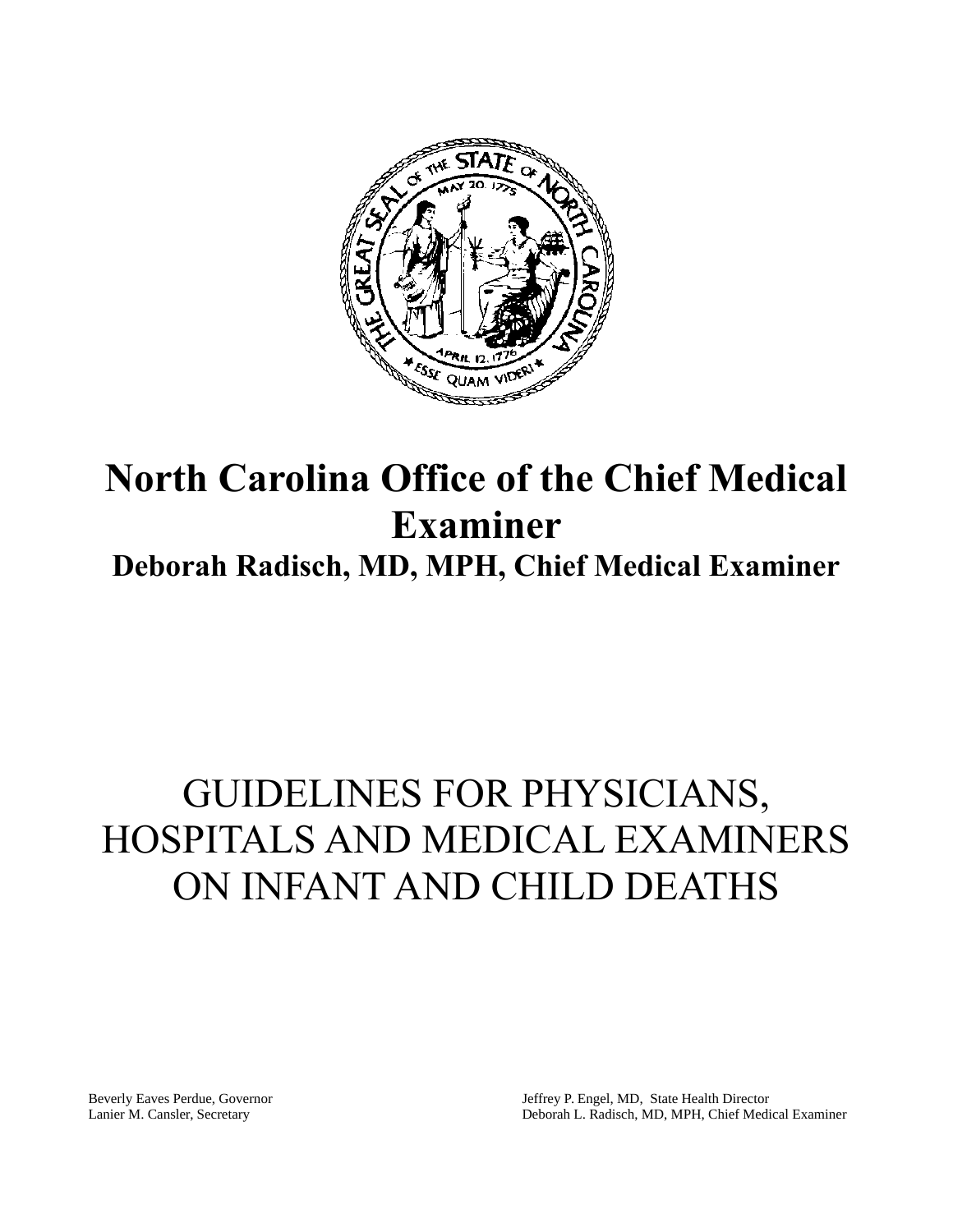## **For hospital staff/physicians:**

Hospital staff frequently see injured and dead children in emergency rooms and as inpatients. If there are suspicions of a criminal act, the appropriate **law enforcement** agency must be notified as soon as practical, pursuant to North Carolina statutes (NCGS 90-21.20). As medical examiner jurisdiction attaches at death, NC General Statutes regarding handling of bodies and evidence must also be adhered to.

Deaths that must be reported to the **county medical examiner:**

- Any death caused by trauma, regardless of the time interval between the initial injury and the death.
- All deaths due to suspected child abuse/neglect.
- Sudden, unexpected deaths in children in previous good health no known cause.
- The unattended death of a child.
- Suspected drug overdose deaths.
- Any death due to external means (drowning, burns, etc).

Depending on the circumstances, the medical examiner may or may not accept the case (assume jurisdiction). If jurisdiction is accepted, the medical examiner will also determine whether an autopsy needs to be performed. If there are questions about these decisions, please discuss them with the medical examiner. If s/he cannot answer them, s/he will contact a state office pathologist. The medical examiner will complete the death certificate in these cases.

When the death falls under the jurisdiction of the medical examiner, you **must:**

- Send clothing and medications (non-hospital) with the body.
- Secure admission blood sample(s) for the medical examiner.
- NOT clean the baby or remove any medical intervention devices.
- NOT alter the body, or cut the hair.
- NOT perform diagnostic procedures after the death is pronounced.
- Contact the local medical examiner if the family desires organ donation.

If law enforcement and/or hospital personnel suspect abuse or neglect, viewing and physical contact (hand holding/touching) is allowed only in the presence of the investigating law enforcement agency or its proxy. There may be no physical contact if the above cannot be accommodated. In any nonsuspicious cases, physical contact and holding is permitted with supervision by either hospital personnel or the investigating law enforcement agency, if the latter is already present.

Memory cards and bereavement boxes are allowed; however, when hand/foot printing it is important to wipe the hands and feet of ink before they are sent to the morgue. **Do not** clean the body itself, only that which is printed. Hospital staff assume all risk and responsibility for the possibility of destruction of evidence when performing these procedures.